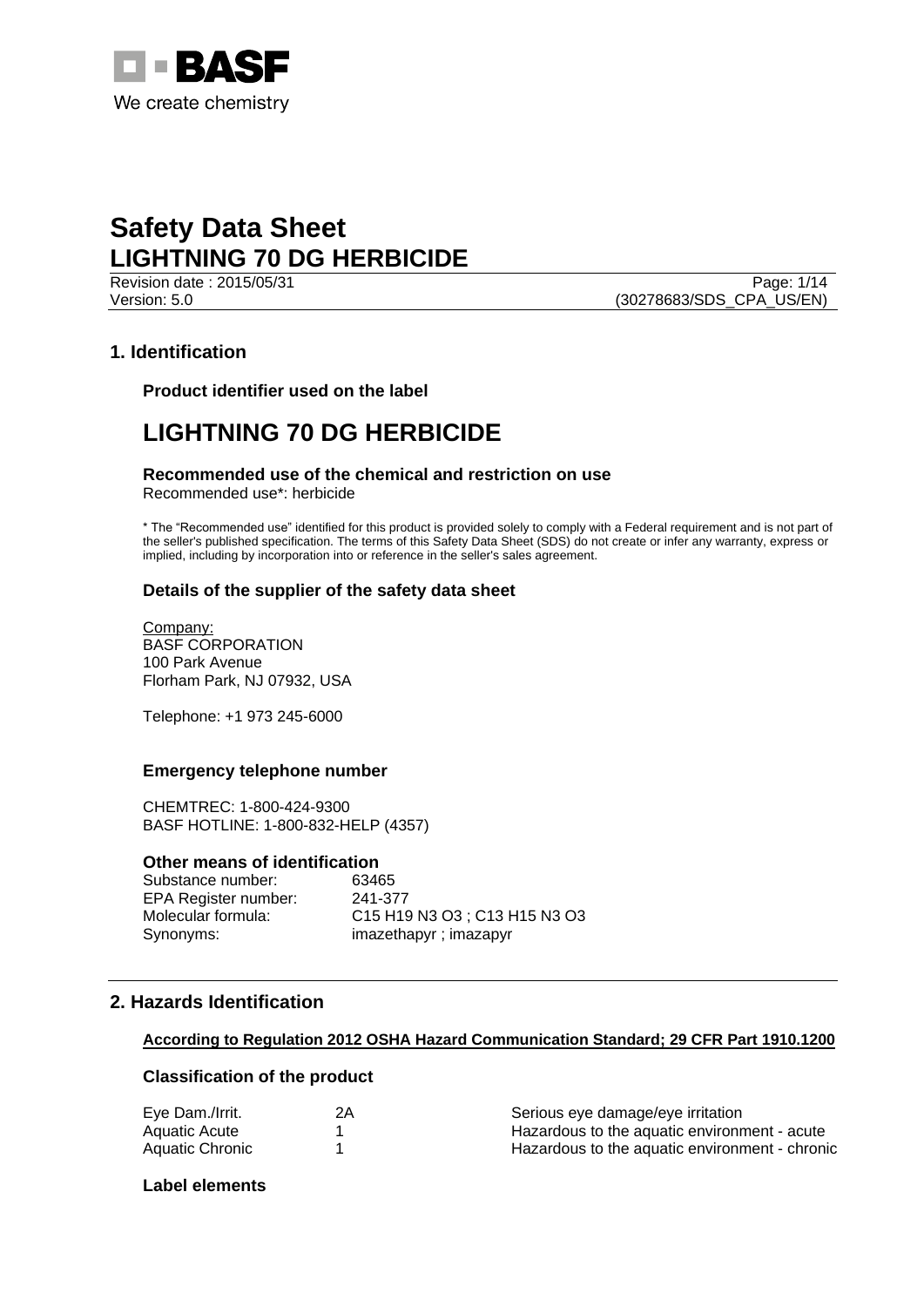Revision date : 2015/05/31 Page: 2/14<br>
Version: 5.0 (30278683/SDS CPA US/EN) (30278683/SDS\_CPA\_US/EN)

| Pictogram:                                                                                         |                                                                                                                                     |
|----------------------------------------------------------------------------------------------------|-------------------------------------------------------------------------------------------------------------------------------------|
|                                                                                                    |                                                                                                                                     |
| Signal Word:<br>Warning                                                                            |                                                                                                                                     |
| <b>Hazard Statement:</b><br>H <sub>319</sub><br>H400<br>H410                                       | Causes serious eye irritation.<br>Very toxic to aquatic life.<br>Very toxic to aquatic life with long lasting effects.              |
| Precautionary Statements (Prevention):<br>P <sub>273</sub><br>P <sub>280</sub><br>P <sub>264</sub> | Avoid release to the environment.<br>Wear eye/face protection.<br>Wash with plenty of water and soap thoroughly after handling.     |
| Precautionary Statements (Response):<br>P305 + P351 + P338                                         | IF IN EYES: Rinse cautiously with water for several minutes. Remove<br>contact lenses, if present and easy to do. Continue rinsing. |
| P391<br>$P337 + P311$                                                                              | Collect spillage.<br>If eye irritation persists: Call a POISON CENTER or doctor/physician.                                          |
| Precautionary Statements (Disposal):<br>P <sub>501</sub>                                           | Dispose of contents/container to hazardous or special waste collection<br>point.                                                    |

# **Hazards not otherwise classified**

Labeling of special preparations (GHS):

The following percentage of the mixture consists of components(s) with unknown hazards regarding the acute toxicity: 4 - 6 % dermal

The following percentage of the mixture consists of components(s) with unknown hazards regarding the acute toxicity: 1 - 3 % Inhalation - dust

This product is not combustible in the form in which it is shipped by the manufacturer, but may form a combustible dust through downstream activities (e.g. grinding, pulverizing) that reduce its particle size.

# **According to Regulation 1994 OSHA Hazard Communication Standard; 29 CFR Part 1910.1200**

# **Emergency overview**

WARNING: Causes substantial but temporary eye injury. HARMFUL IF SWALLOWED. HARMFUL IF ABSORBED THROUGH SKIN. KEEP OUT OF REACH OF CHILDREN. KEEP OUT OF REACH OF DOMESTIC ANIMALS. Do not get in eyes, on skin, or on clothing. Avoid contact with the skin, eyes and clothing.

# **3. Composition / Information on Ingredients**

**According to Regulation 2012 OSHA Hazard Communication Standard; 29 CFR Part 1910.1200**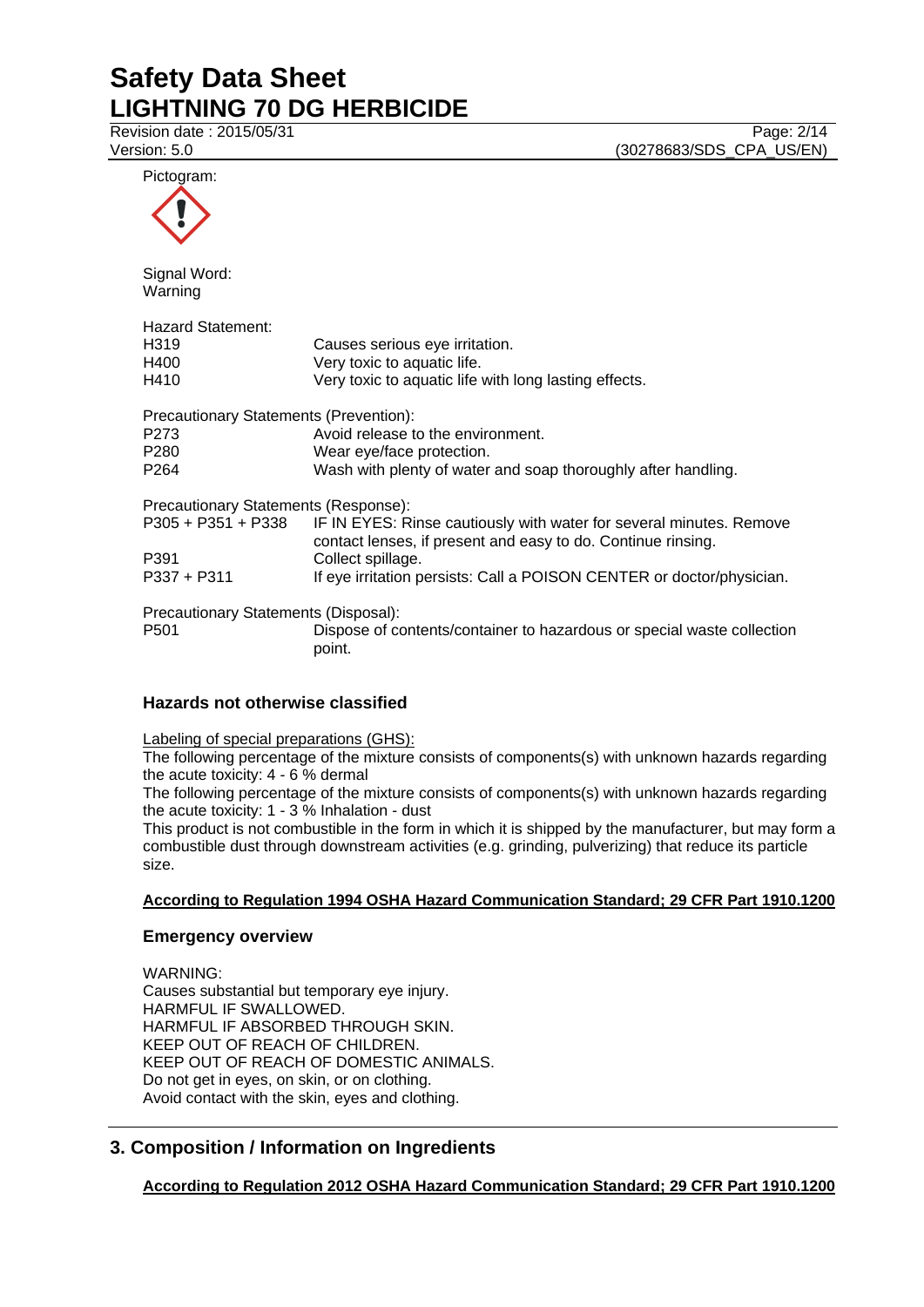Revision date : 2015/05/31 Page: 3/14 Version: 5.0 (30278683/SDS\_CPA\_US/EN)

| <b>CAS Number</b> | Weight %        | <b>Chemical name</b>                 |
|-------------------|-----------------|--------------------------------------|
| 81335-77-5        | 52.5%           | imazethapyr                          |
| 81334-34-1        | $17.5 \%$       | Imazapyr                             |
| 1332-58-7         | $15.0 - 20.0\%$ | Kaolin                               |
| 14808-60-7        | $0.1 - 1.0\%$   | crystalline silica                   |
| 13463-67-7        | $0.1 - 1.0\%$   | Titanium dioxide                     |
| 577-11-7          | $0.1 - 1.0\%$   | sodium-di-ethyl-hexyl-sulfosuccinate |
|                   |                 |                                      |

# **4. First-Aid Measures**

### **Description of first aid measures**

#### **General advice:**

Remove contaminated clothing.

#### **If inhaled:**

Keep patient calm, remove to fresh air, seek medical attention.

#### **If on skin:**

Wash thoroughly with soap and water.

#### **If in eyes:**

Wash affected eyes for at least 15 minutes under running water with eyelids held open, consult an eye specialist.

#### **If swallowed:**

Immediately rinse mouth and then drink 200-300 ml of water, seek medical attention.

# **Most important symptoms and effects, both acute and delayed**

Symptoms: The most important known symptoms and effects are described in the labelling (see section 2) and/or in section 11., Further important symptoms and effects are so far not known.

# **Indication of any immediate medical attention and special treatment needed**

Note to physician

Treatment: Treat according to symptoms (decontamination, vital functions), no known specific antidote.

# **5. Fire-Fighting Measures**

# **Extinguishing media**

Suitable extinguishing media: foam, dry powder, carbon dioxide, water spray

### **Special hazards arising from the substance or mixture**

Hazards during fire-fighting: carbon monoxide, carbon dioxide, nitrogen oxide, nitrogen dioxide, Hydrocarbons, If product is heated above decomposition temperature, toxic vapours will be released. The substances/groups of substances mentioned can be released if the product is involved in a fire.

# **Advice for fire-fighters**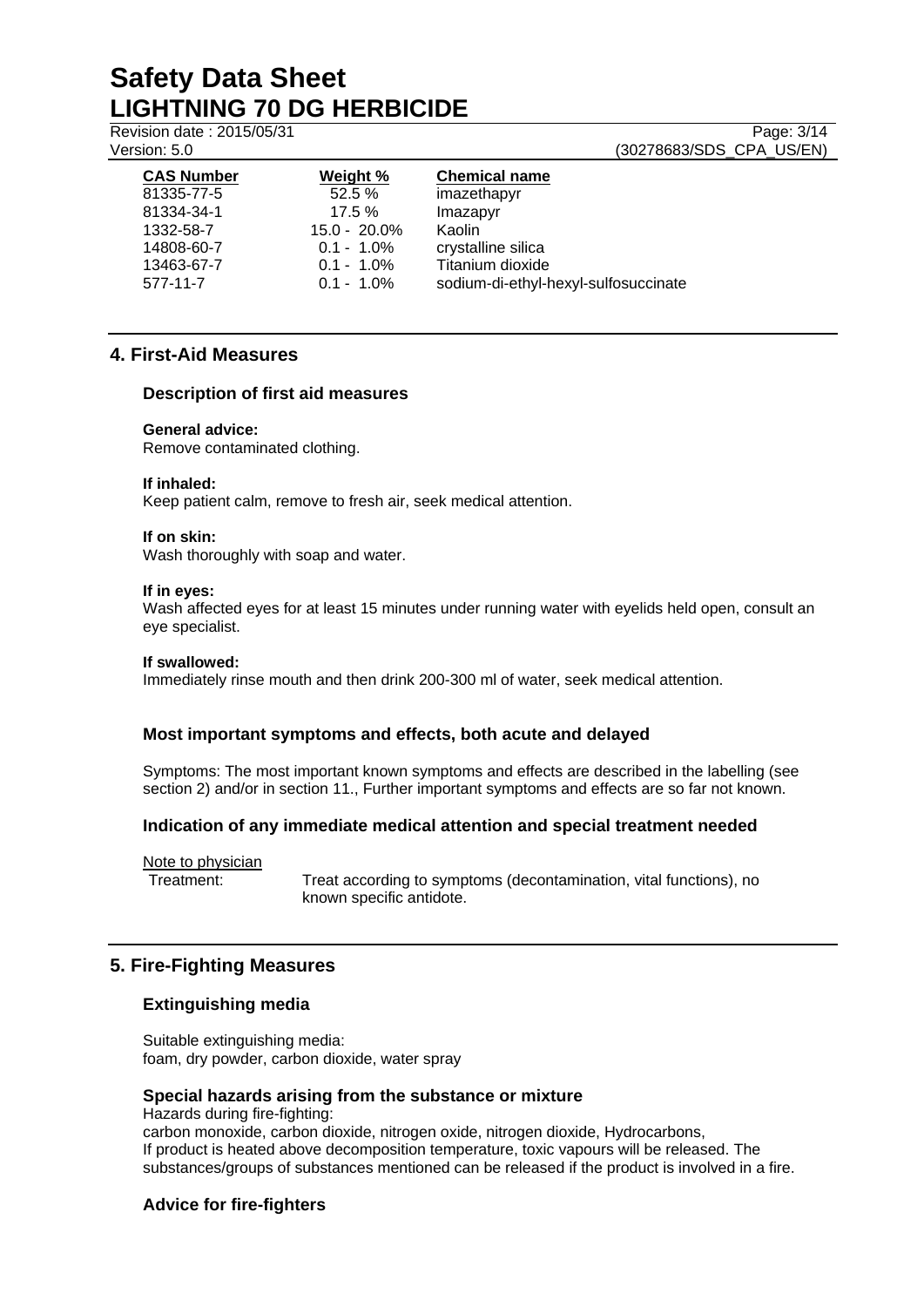Revision date : 2015/05/31 Page: 4/14

Version: 5.0 (30278683/SDS\_CPA\_US/EN)

Protective equipment for fire-fighting:

Firefighters should be equipped with self-contained breathing apparatus and turn-out gear.

#### **Further information:**

Evacuate area of all unnecessary personnel. Contain contaminated water/firefighting water. Do not allow to enter drains or waterways. Dusty conditions may ignite explosively in the presence of an ignition source causing flash fire.

# **6. Accidental release measures**

Further accidental release measures:

Avoid dispersal of dust in the air (i.e., clearing dust surfaces with compressed air). Avoid the formation and build-up of dust - danger of dust explosion. Dust in sufficient concentration can result in an explosive mixture in air. Handle to minimize dusting and eliminate open flame and other sources of ignition.

#### **Personal precautions, protective equipment and emergency procedures**

Take appropriate protective measures. Clear area. Shut off source of leak only under safe conditions. Extinguish sources of ignition nearby and downwind. Ensure adequate ventilation. Wear suitable personal protective clothing and equipment.

#### **Environmental precautions**

Do not discharge into the subsoil/soil. Do not discharge into drains/surface waters/groundwater. Contain contaminated water/firefighting water.

#### **Methods and material for containment and cleaning up**

Dike spillage. Pick up with suitable absorbent material. Place into suitable containers for reuse or disposal in a licensed facility. Spilled substance/product should be recovered and applied according to label rates whenever possible. If application of spilled substance/product is not possible, then spills should be contained, solidified, and placed in suitable containers for disposal. After decontamination, spill area can be washed with water. Collect wash water for approved disposal.

# **7. Handling and Storage**

#### **Precautions for safe handling**

RECOMMENDATIONS ARE FOR MANUFACTURING, COMMERCIAL BLENDING, AND PACKAGING WORKERS. PESTICIDE APPLICATORS & WORKERS must refer to the Product Label and Directions for Use attached to the product for Agricultural Use Requirements in accordance with the EPA Worker Protection Standard 40 CFR part 170. Ensure adequate ventilation. Provide good ventilation of working area (local exhaust ventilation if necessary). Keep away from sources of ignition - No smoking. Keep container tightly sealed. Protect contents from the effects of light. Protect against heat. Protect from air. Handle and open container with care. Do not open until ready to use. Once container is opened, content should be used as soon as possible. Avoid aerosol formation. Avoid dust formation. Provide means for controlling leaks and spills. Do not return residues to the storage containers. Follow label warnings even after container is emptied. The substance/ product may be handled only by appropriately trained personnel. Avoid all direct contact with the substance/product. Avoid contact with the skin, eyes and clothing. Avoid inhalation of dusts/mists/vapours. Wear suitable personal protective clothing and equipment.

#### Protection against fire and explosion:

The relevant fire protection measures should be noted. Fire extinguishers should be kept handy. Avoid all sources of ignition: heat, sparks, open flame. Sources of ignition should be kept well clear. Avoid extreme heat. Keep away from oxidizable substances. Electrical equipment should conform to national electric code. Ground all transfer equipment properly to prevent electrostatic discharge.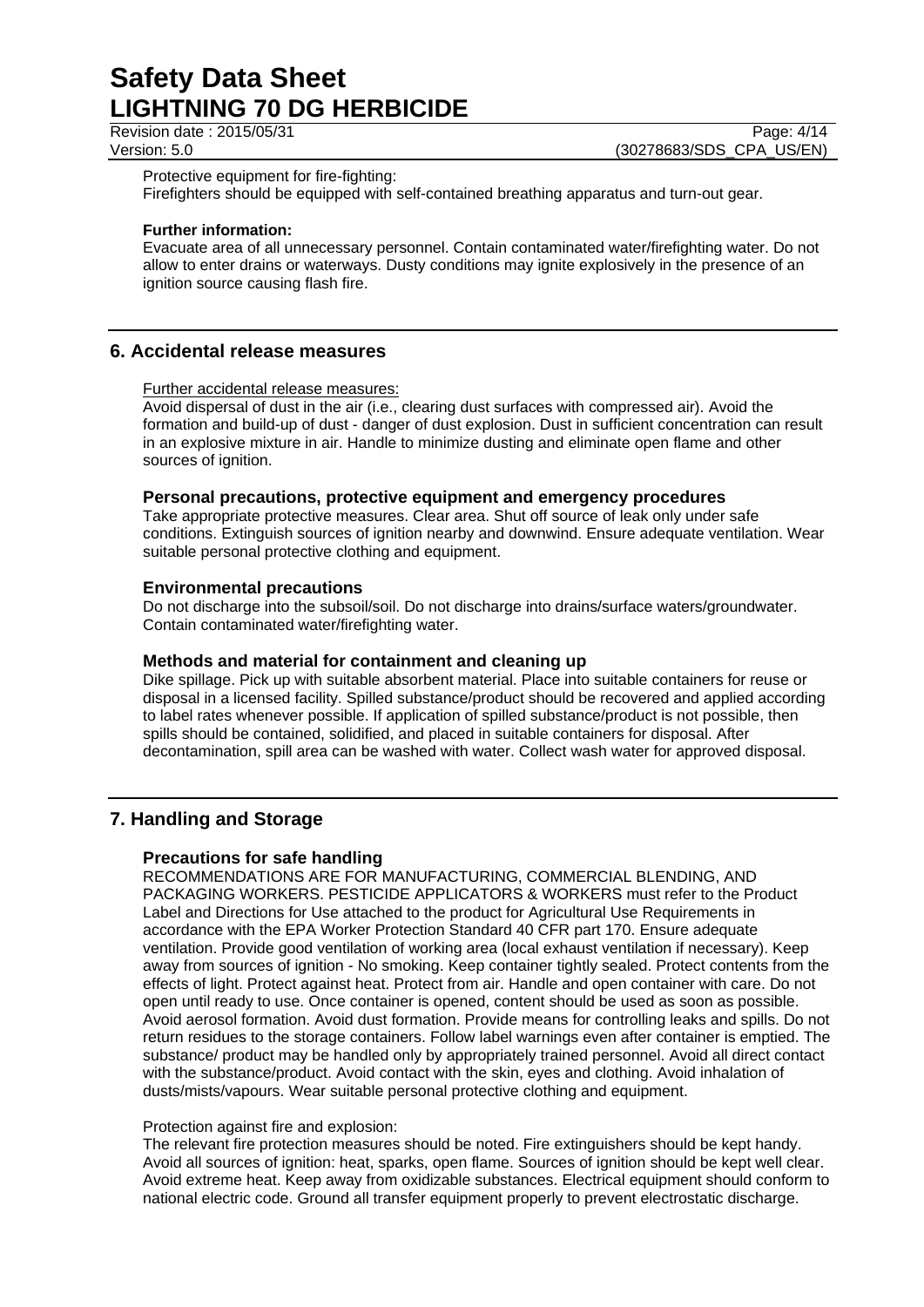Revision date : 2015/05/31 Page: 5/14

# Version: 5.0 (30278683/SDS\_CPA\_US/EN)

Electrostatic discharge may cause ignition. Avoid dust formation. Dust in sufficient concentration can result in an explosive mixture in air. Handle to minimize dusting and eliminate open flame and other sources of ignition. Routine housekeeping should be instituted to ensure that dusts do not accumulate on surfaces. Dry powders can build static electricity charges when subjected to the friction of transfer and mixing operations. Provide adequate precautions, such as electrical grounding and bonding, or inert atmospheres. Refer to NFPA 654, Standard for the Prevention of Fire and Dust Explosions from the Manufacturing, Processing, and Handling of Combustible Particulate Solids (2013 Edition) for safe handling.

Dust explosion class: Dust explosion class 2 (Kst-value 200 up to 300 bar m s-1).

# **Conditions for safe storage, including any incompatibilities**

Segregate from incompatible substances. Segregate from foods and animal feeds. Segregate from textiles and similar materials.

Further information on storage conditions: Keep only in the original container in a cool, dry, wellventilated place away from ignition sources, heat or flame. Protect containers from physical damage. Protect against contamination. The authority permits and storage regulations must be observed. Protect from temperatures above: 40 °C

Changes in the properties of the product may occur if substance/product is stored above indicated temperature for extended periods of time.

# **8. Exposure Controls/Personal Protection**

**Users of a pesticidal product should refer to the product label for personal protective equipment requirements.**

# **Components with occupational exposure limits**

| Kaolin           | OSHA PEL         | PEL 5 mg/m3 Respirable fraction; PEL 15<br>mg/m3 Total dust; TWA value 10 mg/m3 Total<br>dust; TWA value 5 mg/m3 Respirable fraction |  |
|------------------|------------------|--------------------------------------------------------------------------------------------------------------------------------------|--|
|                  | <b>ACGIH TLV</b> | TWA value 2 mg/m3 Respirable fraction;<br>The value is for particulate matter containing no<br>asbestos and <1% crystalline silica.  |  |
| Titanium dioxide | OSHA PEL         | PEL 15 mg/m3 Total dust; TWA value 10<br>mg/m3 Total dust;                                                                           |  |
|                  | ACGIH TLV        | TWA value 10 mg/m3 ;                                                                                                                 |  |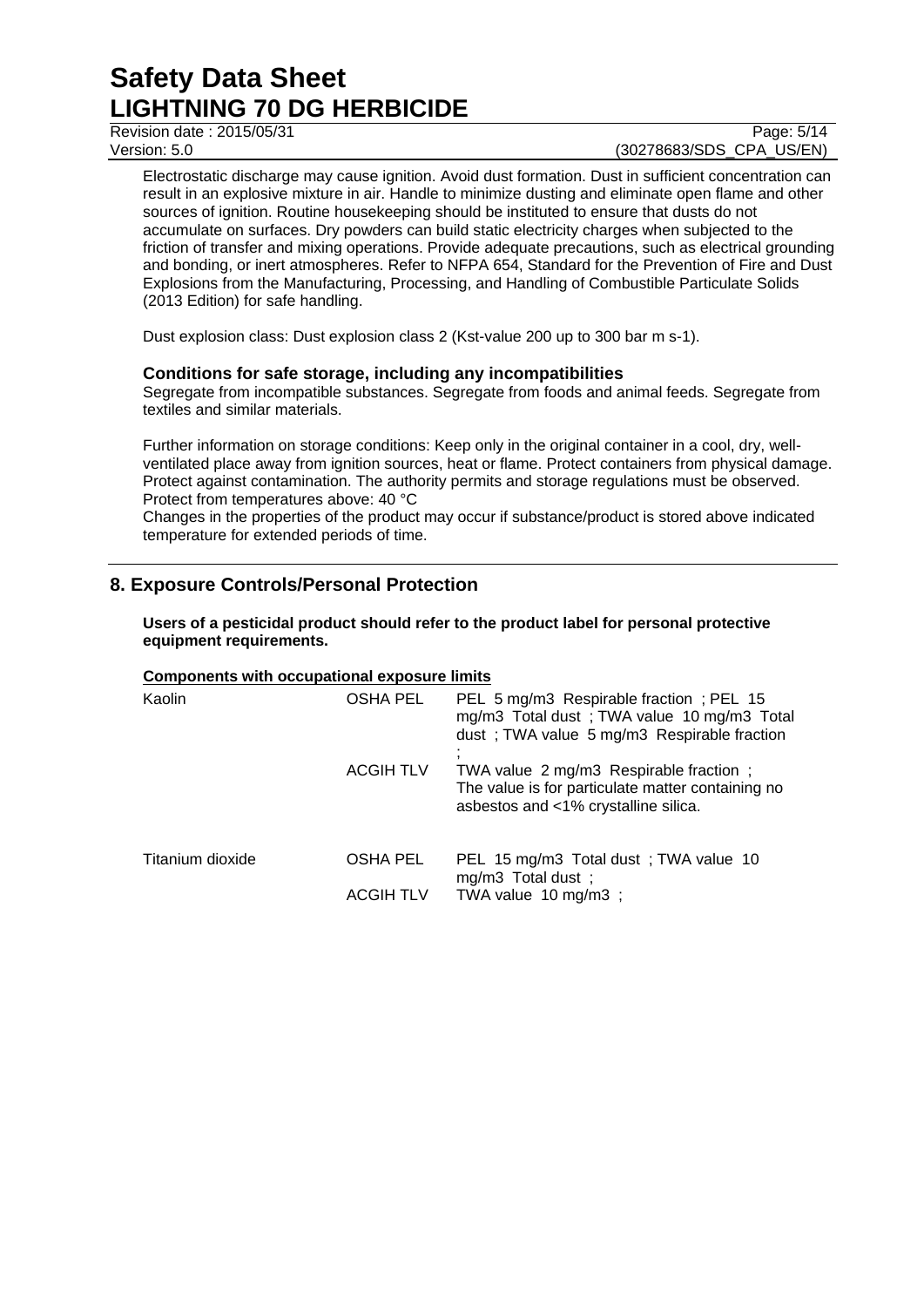Revision date : 2015/05/31 Page: 6/14 Version: 5.0 (30278683/SDS\_CPA\_US/EN) crystalline silica OSHA PEL TWA value 2.4 millions of particles per cubic foot of air Respirable ; The exposure limit is calculated from the equation, 250/(%SiO2+5), using a value of 100% SiO2. Lower percentages of SiO2 will yield higher exposure limits. TWA value 0.1 mg/m3 Respirable ; The exposure limit is calculated from the equation, 10/(%SiO2+2), using a value of 100% SiO2. Lower percentages of SiO2 will yield higher exposure limits. TWA value 0.3 mg/m3 Total dust ; The exposure limit is calculated from the equation, 30/(%SiO2+2), using a value of 100% SiO2. Lower percentages of SiO2 will yield higher exposure limits. ACGIH TLV TWA value 0.025 mg/m3 Respirable fraction ;

### **Advice on system design:**

Whenever possible, engineering controls should be used to minimize the need for personal protective equipment. It is recommended that all dust control equipment such as local exhaust ventilation and material transport systems involved in handling of this product contain explosion relief vents or an explosion suppression system or an oxygen deficient environment. Ensure that dusthandling systems (such as exhaust ducts, dust collectors, vessels, and processing equipment) are designed in a manner to prevent the escape of dust into the work area (i.e., there is no leakage from the equipment). Use only appropriately classified electrical equipment and powered industrial trucks.

# **Personal protective equipment**

### **RECOMMENDATIONS FOR MANUFACTURING, COMMERCIAL BLENDING, AND PACKAGING WORKERS:**

#### **Respiratory protection:**

Wear respiratory protection if ventilation is inadequate. Wear a NIOSH-certified (or equivalent) TC23C Chemical/Mechanical type filter system to remove a combination of particles, gas and vapours. For situations where the airborne concentrations may exceed the level for which an air purifying respirator is effective, or where the levels are unknown or Immediately Dangerous to Life or Health (IDLH), use NIOSH-certified full facepiece pressure demand self-contained breathing apparatus (SCBA) or a full facepiece pressure demand supplied-air respirator (SAR) with escape provisions.

#### **Hand protection:**

Chemical resistant protective gloves, Protective glove selection must be based on the user's assessment of the workplace hazards.

### **Eye protection:**

Safety glasses with side-shields. Tightly fitting safety goggles (chemical goggles). Wear face shield if splashing hazard exists.

#### **Body protection:**

Body protection must be chosen depending on activity and possible exposure, e.g. head protection, apron, protective boots, chemical-protection suit.

#### **General safety and hygiene measures:**

Wear long sleeved work shirt and long work pants in addition to other stated personal protective equipment. Work place should be equipped with a shower and an eye wash. Handle in accordance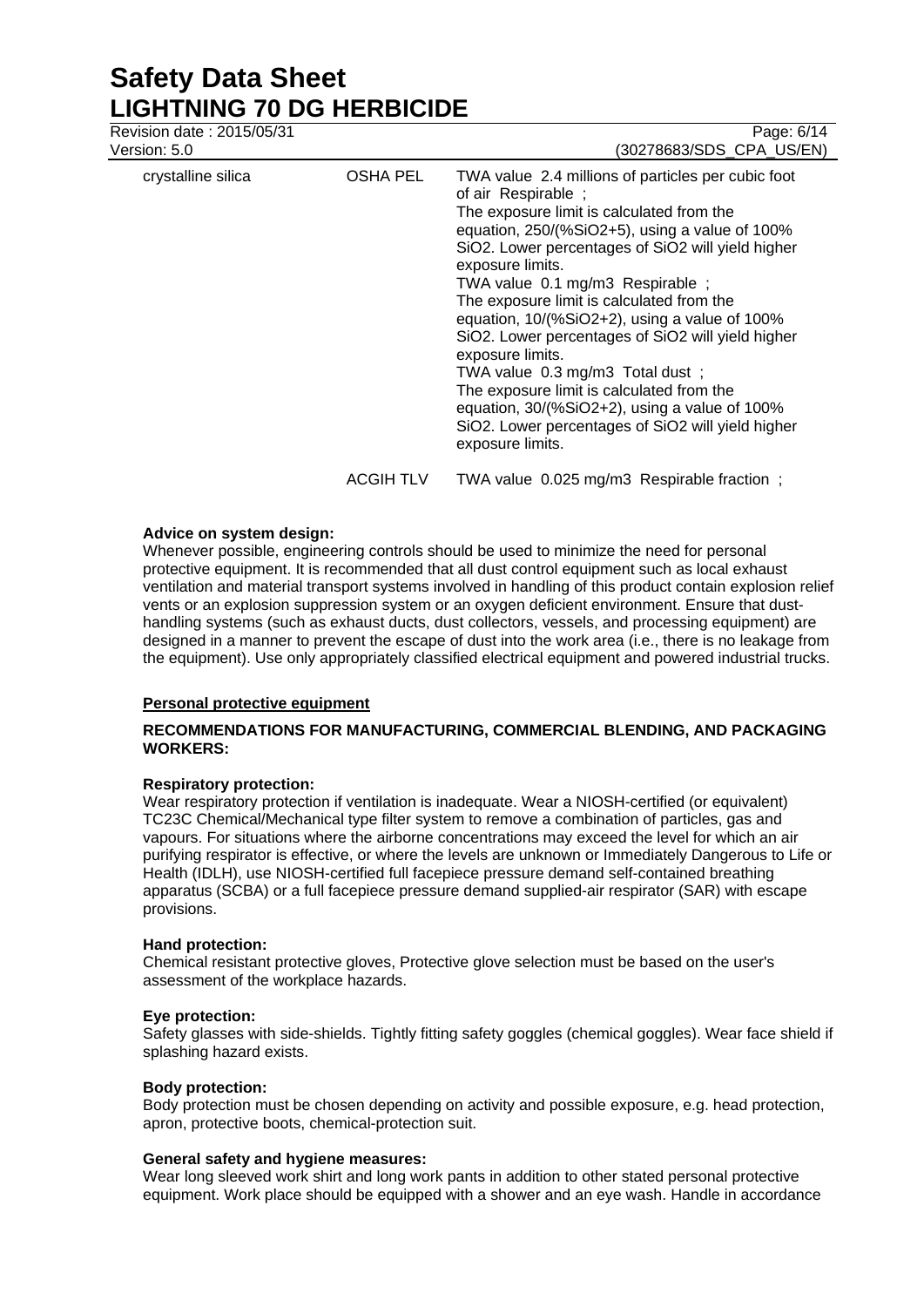Revision date : 2015/05/31 Page: 7/14

Version: 5.0 (30278683/SDS\_CPA\_US/EN)

with good industrial hygiene and safety practice. Personal protective equipment should be decontaminated prior to reuse. Gloves must be inspected regularly and prior to each use. Replace if necessary (e.g. pinhole leaks). Take off immediately all contaminated clothing. Store work clothing separately. Hands and/or face should be washed before breaks and at the end of the shift. No eating, drinking, smoking or tobacco use at the place of work. Keep away from food, drink and animal feeding stuffs.

# **9. Physical and Chemical Properties**

| Form:                  | granules                                                     |  |
|------------------------|--------------------------------------------------------------|--|
| Odour:                 | Unspecified, faint odour                                     |  |
| Odour threshold:       | Not determined due to potential health hazard by inhalation. |  |
| Colour:                | tan                                                          |  |
| pH value:              | approx. $2 - 4$                                              |  |
|                        | $(2\%$ (m), 20 °C)                                           |  |
| Melting point:         | not applicable, The substance /                              |  |
|                        | product decomposes therefore not                             |  |
|                        | determined.                                                  |  |
|                        | The product has not been tested.                             |  |
| Boiling point:         | The product is a non-volatile solid.                         |  |
| Flash point:           | not applicable                                               |  |
| Flammability:          | not self-igniting                                            |  |
| Lower explosion limit: | As a result of our experience with this                      |  |
|                        | product and our knowledge of its                             |  |
|                        | composition we do not expect any                             |  |
|                        | hazard as long as the product is used                        |  |
|                        | appropriately and in accordance with                         |  |
|                        | the intended use.                                            |  |
| Upper explosion limit: | As a result of our experience with this                      |  |
|                        | product and our knowledge of its                             |  |
|                        | composition we do not expect any                             |  |
|                        | hazard as long as the product is used                        |  |
|                        | appropriately and in accordance with                         |  |
|                        | the intended use.                                            |  |
| Vapour pressure:       | approx. $< 0.0001$ hPa                                       |  |
|                        | (20 °C)                                                      |  |
|                        | negligible                                                   |  |
| Bulk density:          | 31.61 lb/ft3                                                 |  |
| Vapour density:        | not applicable                                               |  |
| Thermal decomposition: | carbon monoxide, carbon dioxide, nitrogen oxide, nitrogen    |  |
|                        | dioxide, Hydrocarbons                                        |  |
|                        | Stable at ambient temperature. If product is heated above    |  |
|                        | decomposition temperature toxic vapours may be released.     |  |
| Viscosity, dynamic:    | not applicable, the product is a solid                       |  |
| Solubility in water:   | dispersible                                                  |  |
| Evaporation rate:      | not applicable                                               |  |
| Other Information:     | If necessary, information on other physical and chemical     |  |
|                        | parameters is indicated in this section.                     |  |

# **10. Stability and Reactivity**

#### **Reactivity**

No hazardous reactions if stored and handled as prescribed/indicated.

Corrosion to metals: Not corrosive to: mild steel Corrosive effect on: aluminum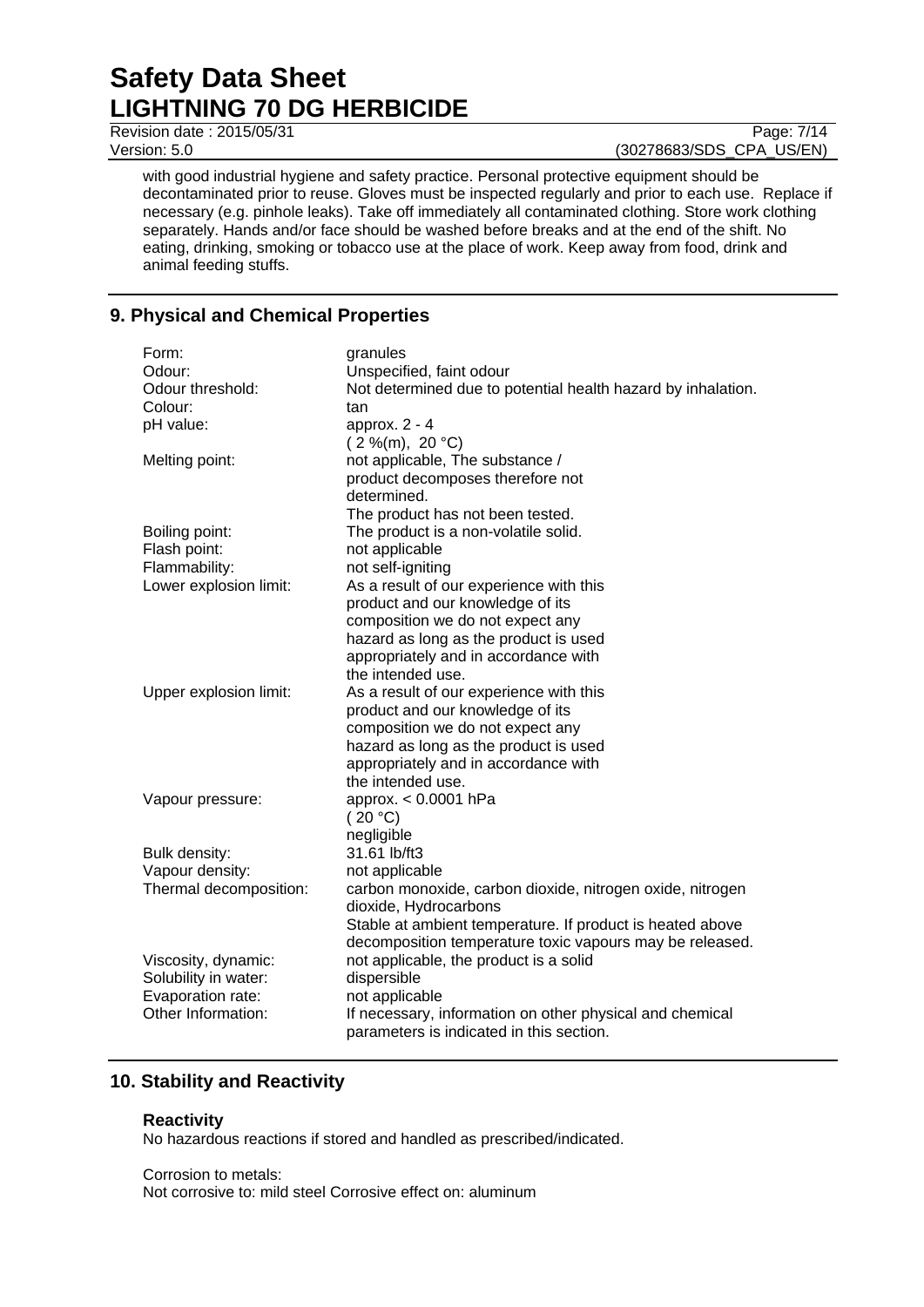Revision date : 2015/05/31 Page: 8/14 Version: 5.0 (30278683/SDS\_CPA\_US/EN)

Oxidizing properties: Not an oxidizer. not fire-propagating

Dust explosion class: Dust explosion class 2 (Kst-value 200 up to 300 bar m s-1) (St 2)

### **Chemical stability**

The product is stable if stored and handled as prescribed/indicated.

#### **Possibility of hazardous reactions**

The product is chemically stable. Hazardous polymerization will not occur. No hazardous reactions if stored and handled as prescribed/indicated.

#### **Conditions to avoid**

Avoid all sources of ignition: heat, sparks, open flame. Avoid extreme temperatures. Avoid prolonged exposure to extreme heat. Avoid contamination. Avoid electro-static discharge. Avoid prolonged storage. This product may form an explosive mixture if: 1. the dust is suspended in the atmosphere as a dust cloud AND 2. the concentration of the dust is above the lower explosion limit (LEL) AND 3. the limiting oxygen concentration (LOC) is exceeded.

#### **Incompatible materials**

oxidizing agents

#### **Hazardous decomposition products**

Decomposition products:

No hazardous decomposition products if stored and handled as prescribed/indicated., Prolonged thermal loading can result in products of degradation being given off.

Thermal decomposition:

Possible thermal decomposition products: carbon monoxide, carbon dioxide, nitrogen oxide, nitrogen dioxide, Hydrocarbons Stable at ambient temperature. If product is heated above decomposition temperature toxic vapours may be released.

# **11. Toxicological information**

#### **Primary routes of exposure**

Routes of entry for solids and liquids are ingestion and inhalation, but may include eye or skin contact. Routes of entry for gases include inhalation and eye contact. Skin contact may be a route of entry for liquefied gases.

#### **Acute Toxicity/Effects**

Acute toxicity

Assessment of acute toxicity: Relatively nontoxic after single ingestion. Slightly toxic after short-term skin contact. Relatively nontoxic after short-term inhalation.

Oral Type of value: LD50 Species: rat Value: > 5,000 mg/kg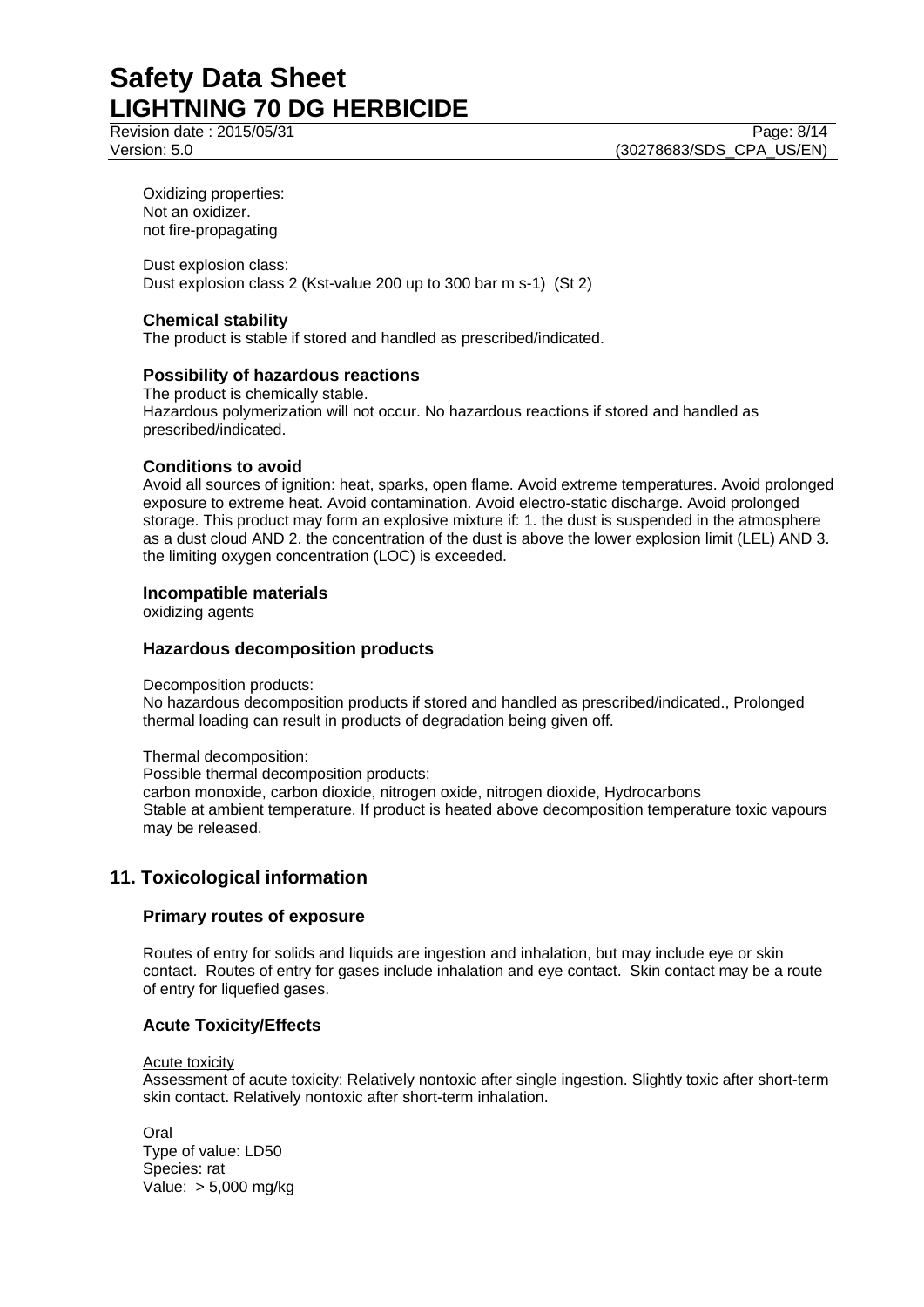Revision date : 2015/05/31 Page: 9/14

Version: 5.0 (30278683/SDS\_CPA\_US/EN)

Inhalation Type of value: LC50 Species: rat Value:  $> 10$  mg/l Exposure time: 1 h

Dermal

Type of value: LD50 Species: rabbit Value: > 2,000 mg/kg

Irritation / corrosion

Assessment of irritating effects: Causes substantial but temporary eye injury. May cause slight irritation to the skin.

Skin

Species: rabbit Result: Slightly irritating. Method: Primary skin irritation test

Eye Species: rabbit Causes substantial but temporary eye injury.

**Sensitization** 

Assessment of sensitization: Skin sensitizing effects were not observed in animal studies.

Skin sensitization test

Species: guinea pig Skin sensitizing effects were not observed in animal studies.

# **Chronic Toxicity/Effects**

Repeated dose toxicity

Assessment of repeated dose toxicity: The product has not been tested. The statement has been derived from the properties of the individual components.

*Information on: crystalline silica*

*Assessment of repeated dose toxicity: The substance may cause increase in lung mass and lung tissue changes after repeated inhalation.*

*This product may contain greater than 0.1% crystalline silica. Repeated exposure to high concentrations results in silicosis, a lung disease characterized by coughing, difficult breathing, wheezing, scarring of the lungs, and repeated, non-specific chest illnesses.*

*Information on: Kaolin*

*Assessment of repeated dose toxicity: Repeated inhalative uptake of particles/dust reaching the alveoli may cause damage to the lungs.*

----------------------------------

#### Genetic toxicity

Assessment of mutagenicity: The product has not been tested. The statement has been derived from the properties of the individual components. Mutagenicity tests revealed no genotoxic potential.

#### **Carcinogenicity**

Assessment of carcinogenicity: The product has not been tested. The statement has been derived from the properties of the individual components.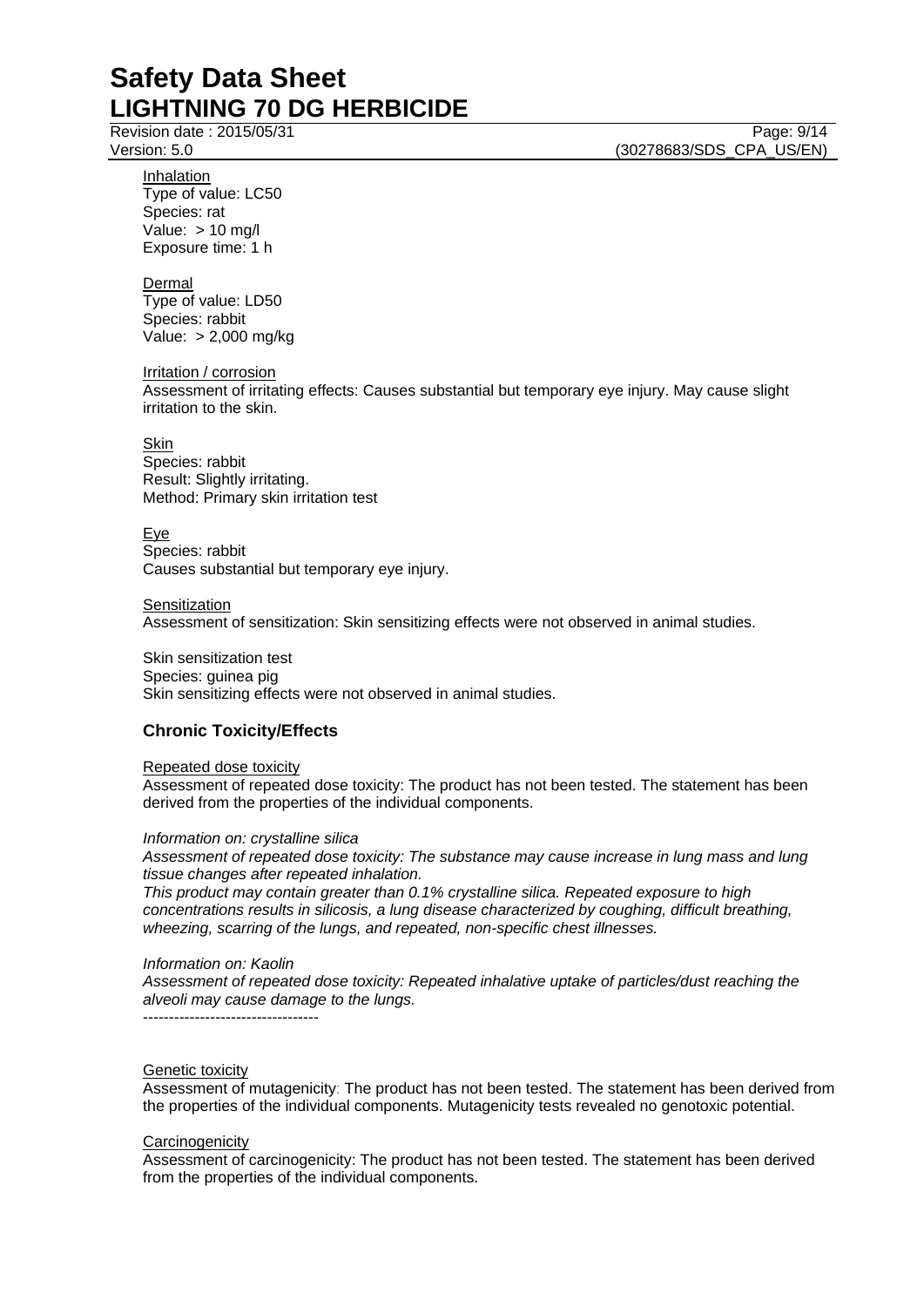Revision date : 2015/05/31 Page: 10/14

Version: 5.0 (30278683/SDS\_CPA\_US/EN)

*Information on: imazapyr*

*Assessment of carcinogenicity: In long-term studies in rats and mice in which the substance was given by feed, a carcinogenic effect was not observed.*

*Information on: imazethapyr*

*Assessment of carcinogenicity: In long-term studies in rats and mice in which the substance was given by feed, a carcinogenic effect was not observed.* ----------------------------------

Reproductive toxicity

Assessment of reproduction toxicity: The product has not been tested. The statement has been derived from the properties of the individual components. The results of animal studies gave no indication of a fertility impairing effect.

#### **Teratogenicity**

Assessment of teratogenicity: The product has not been tested. The statement has been derived from the properties of the individual components. Animal studies gave no indication of a developmental toxic effect at doses that were not toxic to the parental animals.

#### **Symptoms of Exposure**

The most important known symptoms and effects are described in the labelling (see section 2) and/or in section 11., Further important symptoms and effects are so far not known.

# **12. Ecological Information**

#### **Toxicity**

Aquatic toxicity Assessment of aquatic toxicity: There is a high probability that the product is not acutely harmful to fish. There is a high probability that the product is not acutely harmful to aquatic invertebrates. Acutely harmful for aquatic plants.

Toxicity to fish

*Information on: imazethapyr LC50 (96 h) 340 mg/l, Oncorhynchus mykiss (OPP 72-1 (EPA-Guideline), static)*

*Information on: Imazapyr LC50 (96 h) >100PPM, Oncorhynchus mykiss (static) LC50 (96 h) >100 ppm, Lepomis macrochirus (static)* ----------------------------------

Aquatic invertebrates

*Information on: imazethapyr*

*Information on: Imazapyr EC50 (24 h) > 100 ppm, Daphnia magna* ----------------------------------

Aquatic plants

*Information on: imazethapyr EC50 (14 d) 0.0101 mg/l (growth rate), Lemna gibba*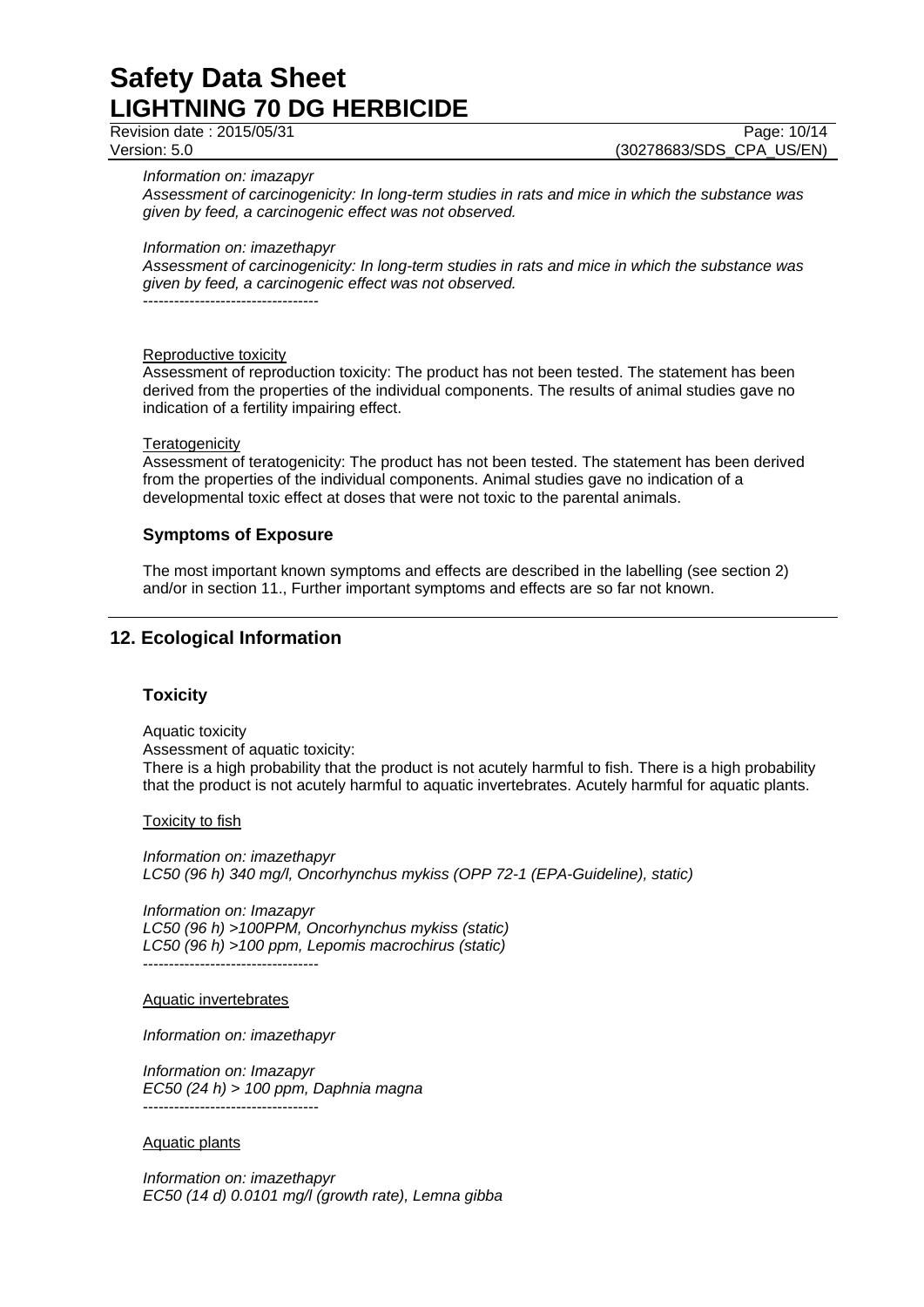Revision date : 2015/05/31 Page: 11/14

Version: 5.0 (30278683/SDS\_CPA\_US/EN)

*No observed effect concentration 0.00438 mg/l, Lemna gibba*

*Information on: Imazapyr EC50 (96 h) >1 ppm, Selenastrum capricornutum (static) EC50 (14 d) 24, Lemna gibba* ----------------------------------

Assessment of terrestrial toxicity With high probability not acutely harmful to terrestrial organisms.

### **Persistence and degradability**

Assessment biodegradation and elimination (H2O) The product has not been tested. The statement has been derived from the properties of the individual components.

Elimination information

Not readily biodegradable (by OECD criteria).

### **Bioaccumulative potential**

Assessment bioaccumulation potential

The product has not been tested. The statement has been derived from the properties of the individual components.

Assessment bioaccumulation potential

*Information on: imazethapyr*

*Because of the n-octanol/water distribution coefficient (log Pow) accumulation in organisms is not to be expected.*

*Information on: Imazapyr*

*Does not accumulate in organisms.* ----------------------------------

# **Mobility in soil**

Assessment transport between environmental compartments The product has not been tested. The statement has been derived from the properties of the individual components.

*Information on: imazethapyr*

*Following exposure to soil, the product trickles away and can - dependant on degradation - be transported to deeper soil areas with larger water loads.*

*Information on: Imazapyr*

*The substance will not evaporate into the atmosphere from the water surface. Following exposure to soil, the product trickles away and can - dependant on degradation - be transported to deeper soil areas with larger water loads.* ----------------------------------

**Additional information**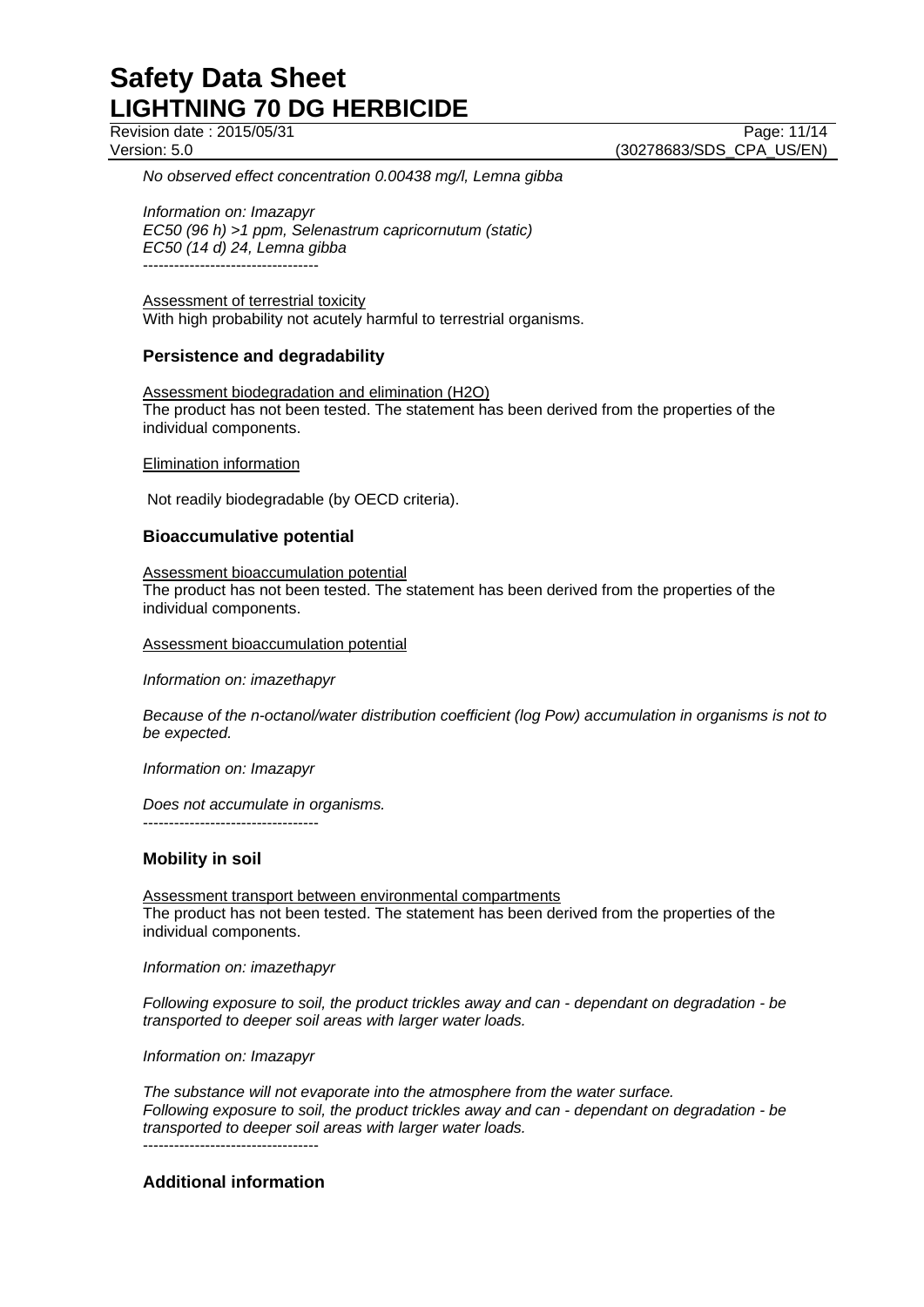Revision date : 2015/05/31 Page: 12/14

Version: 5.0 (30278683/SDS\_CPA\_US/EN)

Other ecotoxicological advice:

The ecological data given are those of the active ingredient. Do not release untreated into natural waters.

# **13. Disposal considerations**

### **Waste disposal of substance:**

Pesticide wastes are regulated. Improper disposal of excess pesticide, spray mix or rinsate is a violation of federal law. If pesticide wastes cannot be disposed of according to label instructions, contact the State Pesticide or Environmental Control Agency or the Hazardous Waste representative at the nearest EPA Regional Office for guidance.

### **Container disposal:**

Rinse thoroughly at least three times (triple rinse) in accordance with EPA recommendations. Consult state or local disposal authorities for approved alternative procedures such as container recycling. Recommend crushing, puncturing or other means to prevent unauthorized use of used containers.

### **RCRA:**

This product is not regulated by RCRA.

# **14. Transport Information**

|              | Land transport |
|--------------|----------------|
| <b>USDOT</b> |                |

Not classified as a dangerous good under transport regulations

|             | Sea transport |
|-------------|---------------|
| <b>IMDG</b> |               |

#### **Air transport** IATA/ICAO

Hazard class: 9 Packing group: III ID number: UN 3077 Hazard label: 9, EHSM Proper shipping name: ENVIRONMENTALLY HAZARDOUS SUBSTANCE, SOLID, N.O.S. (contains IMAZAPYR 18%, IMAZETHAPYR 53%)

# **15. Regulatory Information**

# **Federal Regulations**

**Registration status:** Chemical TSCA, US blocked / not listed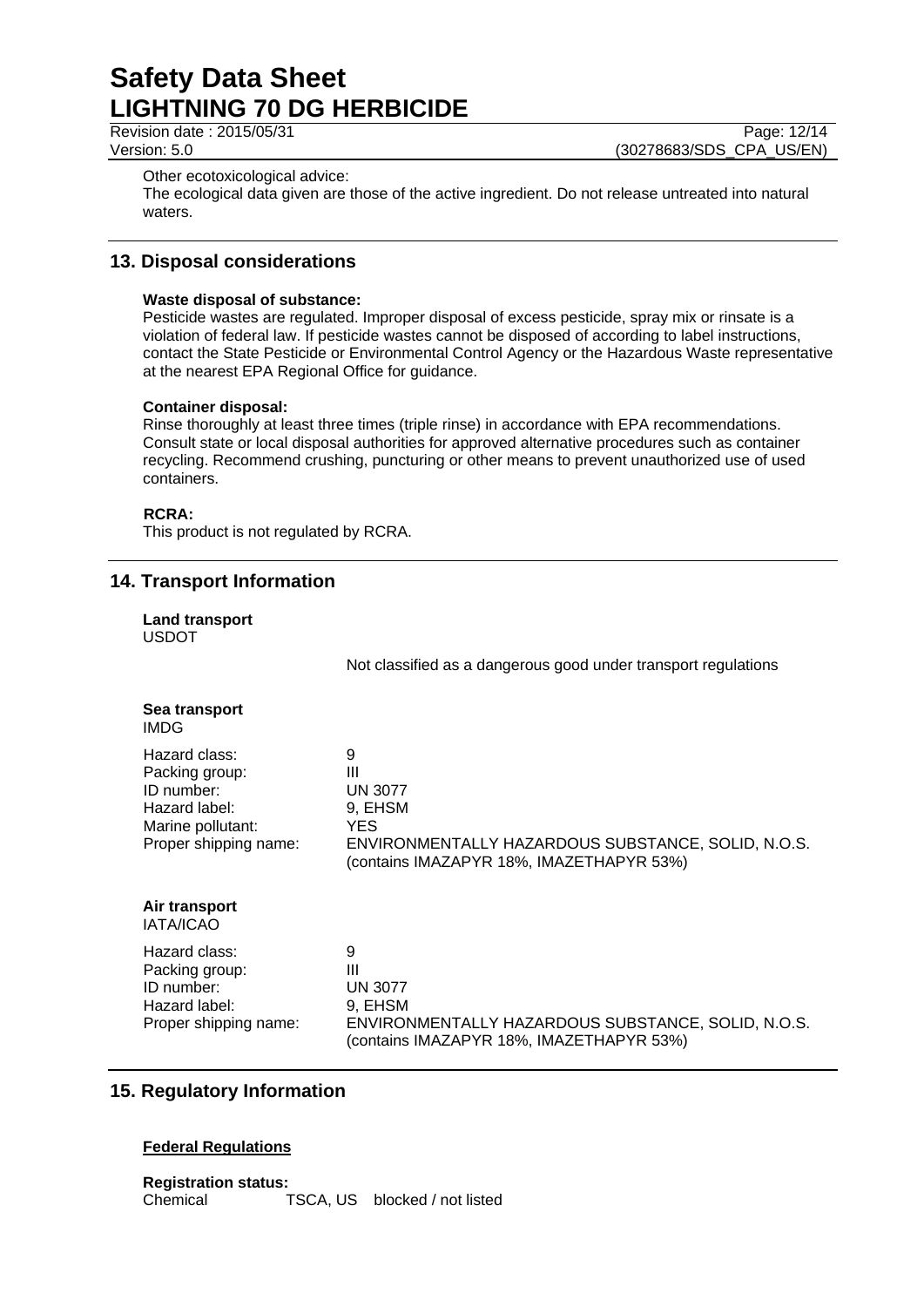Revision date : 2015/05/31 Page: 13/14

Version: 5.0 (30278683/SDS\_CPA\_US/EN)

Crop Protection TSCA, US released / exempt

**EPCRA 311/312 (Hazard categories):** Acute;

**State regulations**

| <b>State RTK</b> | <b>CAS Number</b> | <b>Chemical name</b> |  |
|------------------|-------------------|----------------------|--|
| PА               | 108-88-3          | Toluene              |  |
| МA               | 14808-60-7        | crystalline silica   |  |
| NJ.              | 108-88-3          | Toluene              |  |

**CA Prop. 65:**

WARNING: THIS PRODUCT CONTAINS A CHEMICAL(S) KNOWN TO THE STATE OF CALIFORNIA TO CAUSE CANCER AND BIRTH DEFECTS OR OTHER REPRODUCTIVE HARM.

**NFPA Hazard codes:**<br>Health 2 Fire: 2 Reactivity: 1 Special:

#### **Labeling requirements under FIFRA**

This chemical is a pesticide product registered by the Environmental Protection Agency and is subject to certain labeling requirements under federal pesticide law. These requirements differ from the classification criteria and hazard information required for safety data sheets, and workplace labels of non-pesticide chemicals. Following is the hazard information as required on the pesticide label.

WARNING:

Causes substantial but temporary eye injury. HARMFUL IF SWALLOWED. HARMFUL IF ABSORBED THROUGH SKIN. KEEP OUT OF REACH OF CHILDREN. KEEP OUT OF REACH OF DOMESTIC ANIMALS. Do not get in eyes, on skin, or on clothing.

Avoid contact with the skin, eyes and clothing.

# **16. Other Information**

#### **SDS Prepared by:**

BASF NA Product Regulations SDS Prepared on: 2015/05/31

We support worldwide Responsible Care® initiatives. We value the health and safety of our employees, customers, suppliers and neighbors, and the protection of the environment. Our commitment to Responsible Care is integral to conducting our business and operating our facilities in a safe and environmentally responsible fashion, supporting our customers and suppliers in ensuring the safe and environmentally sound handling of our products, and minimizing the impact of our operations on society and the environment during production, storage, transport, use and disposal of our products.